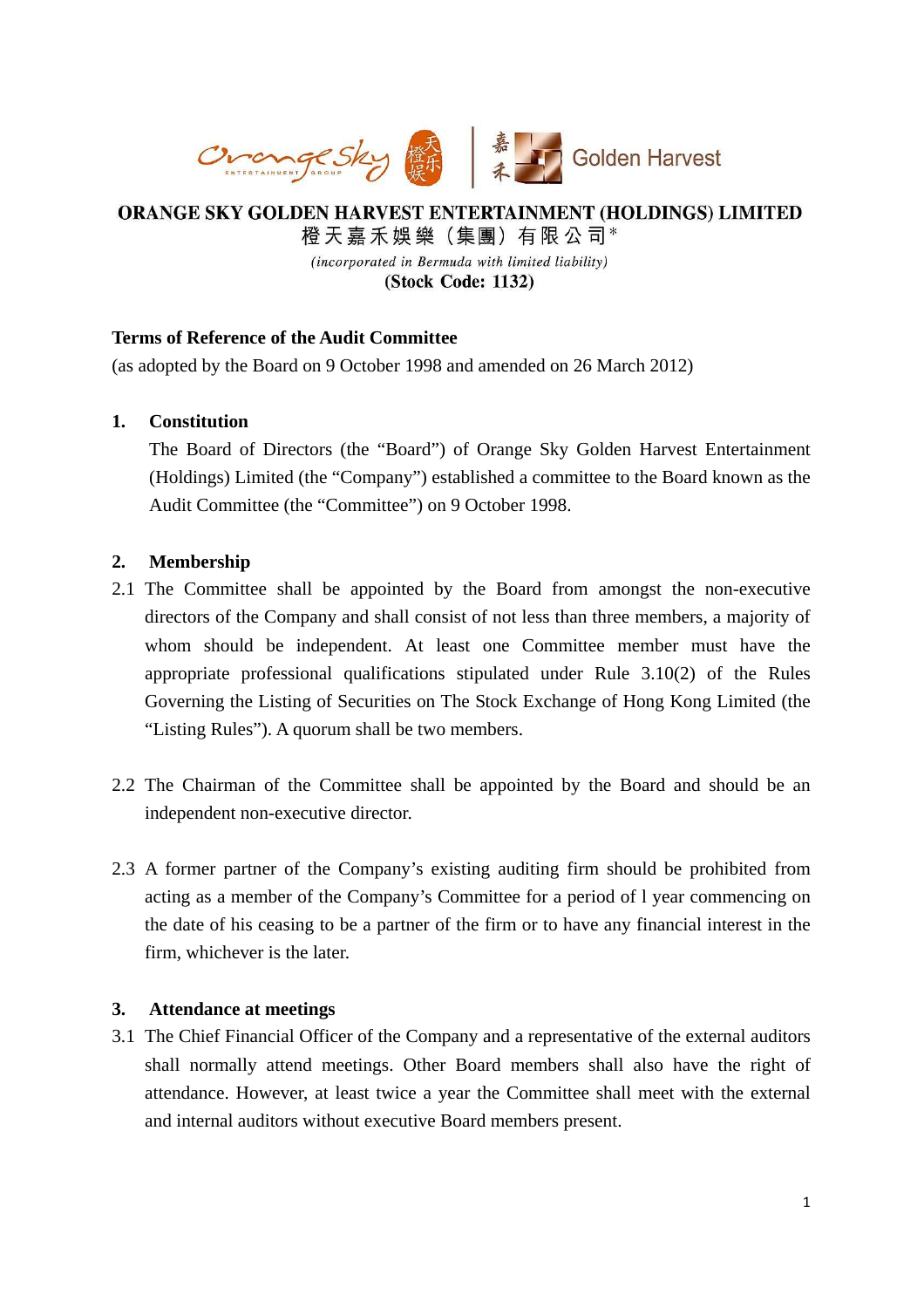- 3.2 The meetings and proceedings of the Committee shall be governed by the provisions contained in the Bye-laws of the Company for regulating the meetings and proceedings of the Board so far as the same are applicable and are not superseded by any regulations imposed by the Board.
- 3.3 The Company Secretary of the Company shall be the secretary of the Committee. The secretary of the Committee should keep full minutes of the Committee meetings. Draft and final version of minutes of the Committee meetings should be sent to all members of the Committee for their comments and records, within a reasonable time after the meeting.

## **4. Frequency of meetings**

Meetings shall be held not less than twice a year. The external auditors may request a meeting if they consider that one is necessary.

#### **5. Authority**

- 5.1 The Committee is authorized by the Board to investigate any activity within its terms of reference. It is authorized to seek any information it requires from any employee and all employees are directed to co-operate with any request made by the Committee.
- 5.2 The Committee is authorized by the Board to obtain outside legal or other independent professional advice and to secure the attendance of outsiders with relevant experience and expertise if it considers this necessary.

## **6. Duties**

The duties of the Committee shall be:

- (a) primarily responsible for making recommendation to the Board on the appointment, re-appointment and removal of the external auditor, and to approve the remuneration and terms of engagement of the external auditor and any questions of its resignation or dismissal;
- (b) to review and monitor the external auditor's independence and objectivity and the effectiveness of the audit process in accordance with applicable standards and to discuss with the external auditor, the nature and scope of the audit and the reporting obligations before the audit commences, and to ensure co-ordination where more than one audit firms are involved;
- (c) to develop and implement policy on engaging an external auditor to supply non-audit services. For this purpose, "external auditor" includes any entity that is under common control, ownership or management with the audit firm or any entity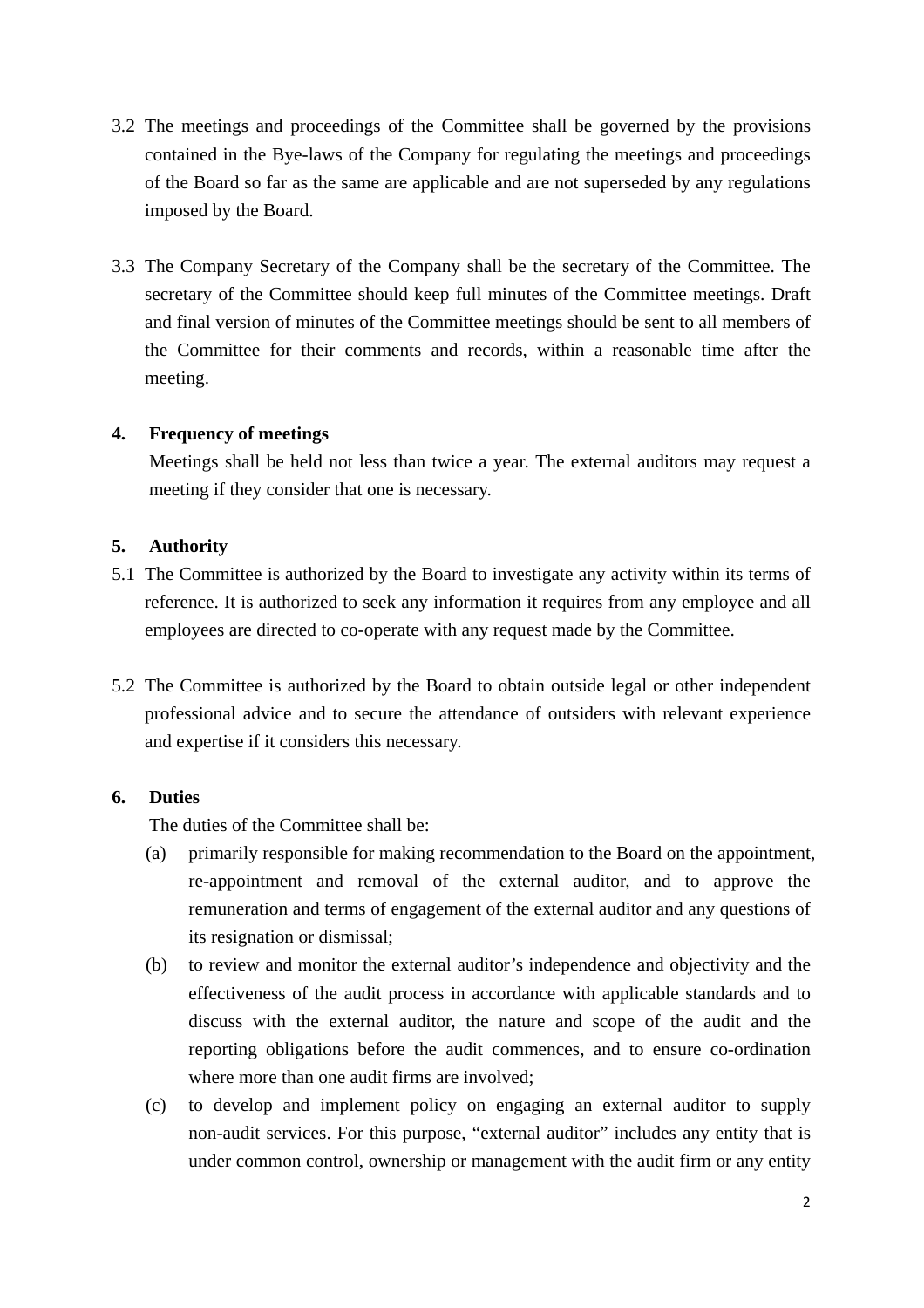that a reasonable and informed third party knowing all relevant information would reasonably conclude to be part of the audit firm nationally or internationally. The Committee should report to the Board, identifying and making recommendations on any matters where action or improvement is needed;

- (d) to monitor integrity of financial statements of the Company and the Company's annual report and accounts, half-year report and, if prepared for publication, quarterly reports, and to review significant financial reporting judgements contained in them. In reviewing the Company's annual report and accounts, half-year report and, if prepared for publication, quarterly reports before the submission to the Board, the Committee should focus particularly on:
	- (i) any changes in accounting policies and practices;
	- (ii) major judgmental areas;
	- (iii) significant adjustments resulting from the audit;
	- (iv) the going concern assumptions and any qualifications;
	- (v) compliance with accounting standards; and
	- (vi) compliance with the Listing Rules and legal requirements in relation to financial reporting;
- (e) in regard to (d) above:
	- (i) members of the Committee should liaise with the Board, senior management and the person appointed as the Company's qualified accountant and the Committee must meet, at least twice a year, with the Company's auditors; and
	- (ii) the Committee should consider any significant or unusual terms that are, or may need to be, reflected in the reports and accounts and it should give due consideration to any matters that have been raised by the Company's qualified accountant, compliance officer or auditors;
- (f) to review the Company's financial controls, internal control and risk management systems;
- (g) to discuss and review with the management the system of internal control to ensure that management has performed its duty to have an effective internal control system;
- (h) in regard to (g) above, discussion and review should include the adequacy of resources, staff qualifications and experience, training programmes and budget of the Company's accounting and financial reporting function;
- (i) to consider major investigation findings on internal control matters as delegated by the Board or on its own initiative and management's response to these findings;
- (j) where an internal audit function exists, to review the internal audit programme, to ensure co-ordination between the internal and external auditors and to ensure that the internal audit function is adequately resourced and has appropriate standing